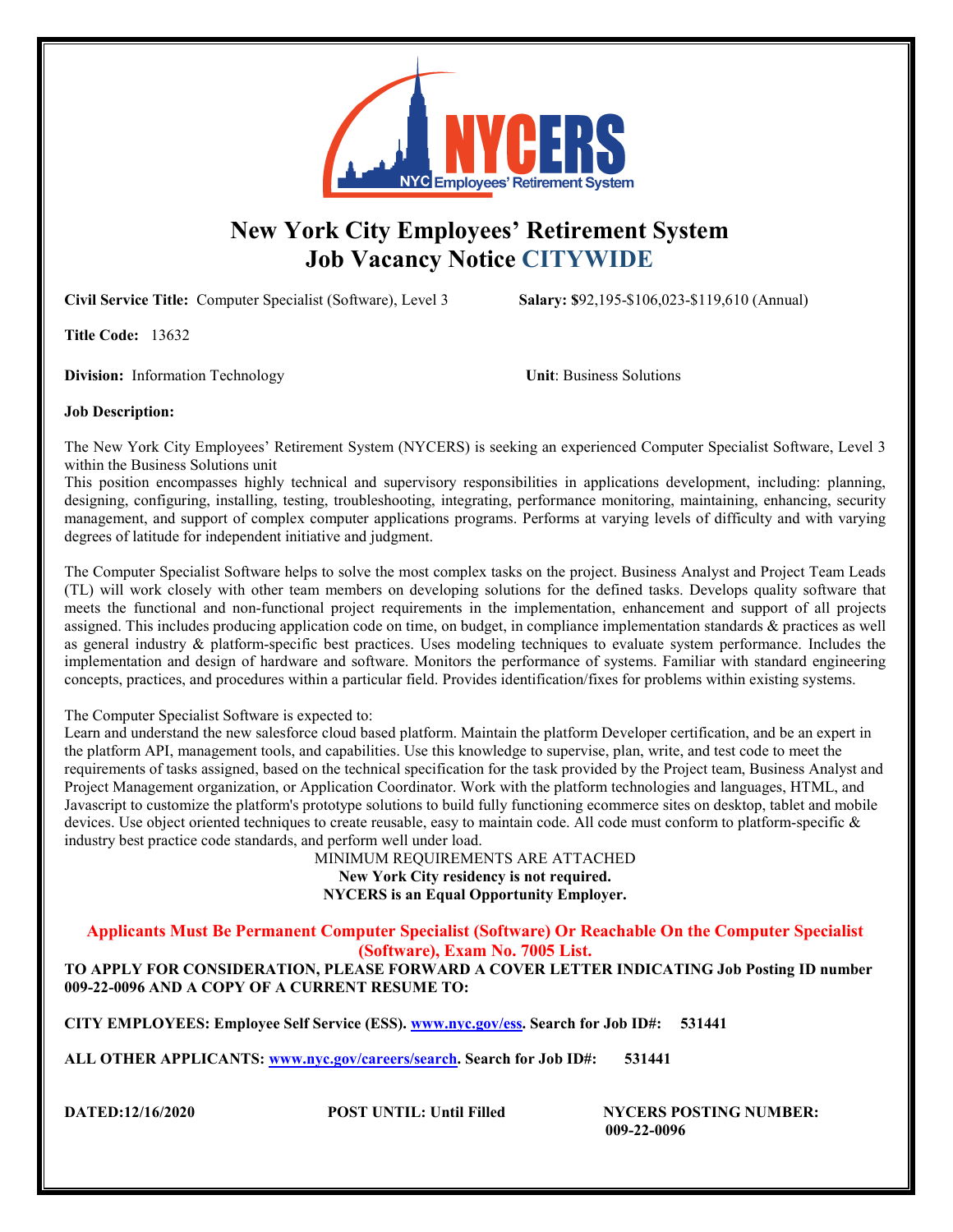

## **Preferred Skills and Experience**

- Cloud Architect certifications and or experience in the following Cloud technologies. AWS, Azure, Oracle Cloud and DevOps implementation methodologies.
- Proficient in using and managing version control including planning & creating branches, and performing merges.
- Proficient in Salesforce, both administration, support and design.
- Proficient in merging JavaScript including relevant libraries.
- Proficient in effectively document complex functionality in code and documentation.
- Ability to follow, enforce, and help define development standards.
- Strong problem-solving skills, creative thinking, critical thinking.
- Strong communication skills verbal and written (documentation, code, email, etc.)
- Strong relationship building and interpersonal skills.
- Self-starter, ability to work independently with minimal supervision, and ability to work in a fast-paced environment.
- Ability to learn and apply new skills quickly.
- Proven records of accomplishment of meeting and exceeding goals.
- Ability to lead  $&$  supervise application development teams.
- Ability to lead effective scrum meetings.
- Ability to perform Release & Sprint planning.
- Good organization skills scheduling, prioritizing, planning, tracking.
- Ability to maintain confidentiality as appropriate.
- Candidates should be flexible / willing to work across this delivery landscape, which includes and not limited to Agile  $\&$ Waterfall Applications Development, Cloud Application Support and Deployments.

### MINIMUM REQUIREMENTS ARE ATTACHED **New York City residency is not required. NYCERS is an Equal Opportunity Employer.**

**Applicants Must Be Permanent Computer Specialist (Software) Or Reachable On the Computer Specialist (Software), Exam No. 7005 List.**

**TO APPLY FOR CONSIDERATION, PLEASE FORWARD A COVER LETTER INDICATING Job Posting ID number 009-22-0096 AND A COPY OF A CURRENT RESUME TO:**

**CITY EMPLOYEES: Employee Self Service (ESS). [www.nyc.gov/ess.](http://www.nyc.gov/ess) Search for Job ID#: 531441 ALL OTHER APPLICANTS: [www.nyc.gov/careers/search.](http://www.nyc.gov/careers/search) Search for Job ID#: 531441**

**DATED: 12/16/2020 POST UNTIL:** Until Filled **NYCERS POSTING NUMBER: 009-22-0096**